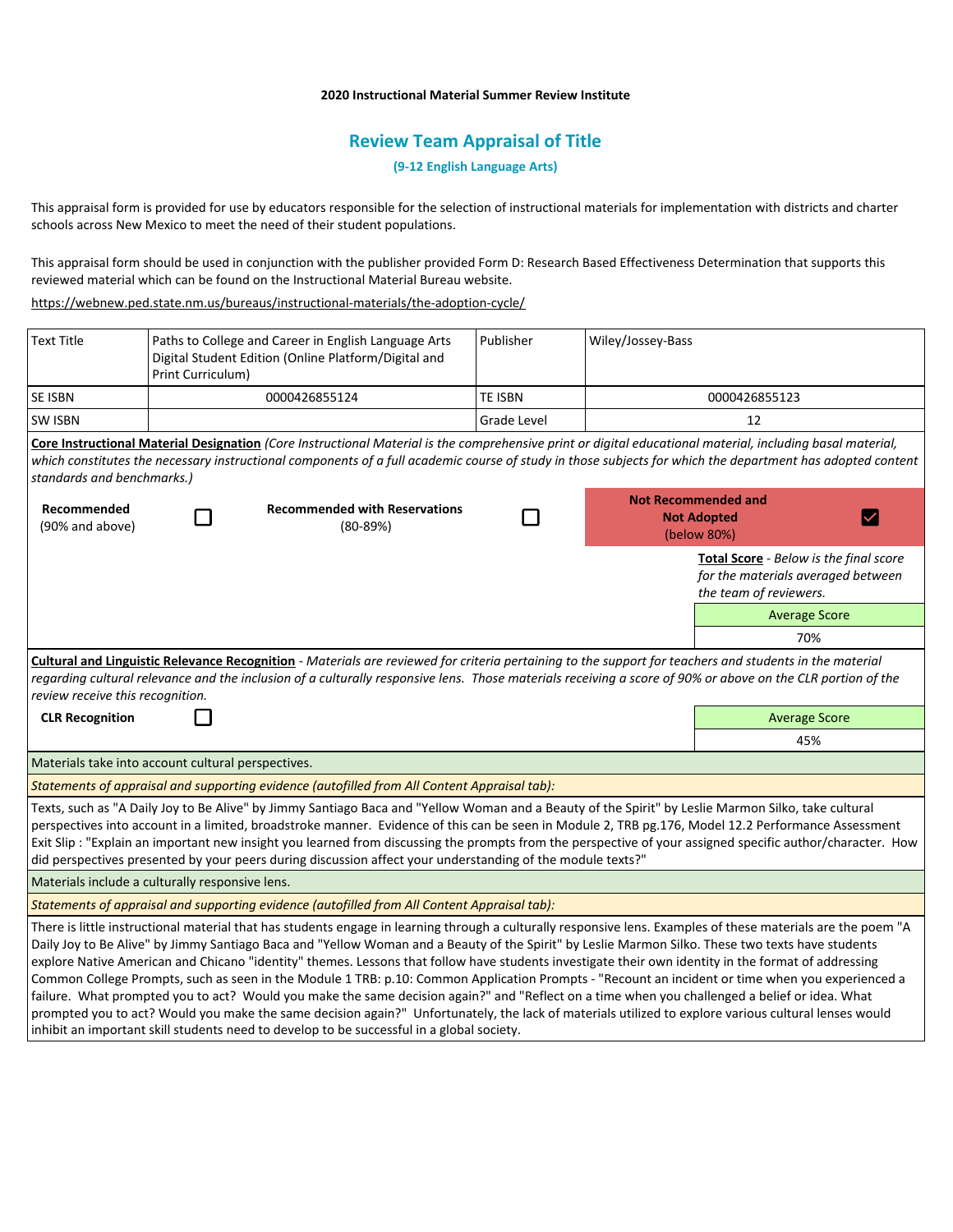**Standards Review** *- Materials are reviewed for alignment with the state adopted content standards, benchmarks and performance standards.*

Average Score 69%

Materials align with grade level standards overall.

*Statements of appraisal and supporting evidence:* 

Although the materials are partially aligned with ELA grade level standards, they do not fully address the New Mexico Standards. While the reading, speaking and listening modules are moderately aligned to the standards and the writing module comes close to complete alignment, the materials present insufficient evidence for alignment with the language standards. The format and organization of the Student Journals and their correlation with the Teacher Guide is counterintuitive to the overall purpose of a seamless teaching and learning experience. Lessons in the Student Journals (SJ) are not sequential and are sometimes missing. For example, in the SJ Module 2, lessons are ordered 4, 15, 16, 11, 16 (again), 21, and 22.

Materials align to reading standards.

*Statements of appraisal and supporting evidence:* 

Many modules and lessons, including instructional activities, align with the reading standards moderately well. The text selections are reasonably wellranged across varied genres, exposition styles, and themes to account for teaching and learning textual analysis in a sophisticated and extensive manner. For example, the reading activities across lessons (e.g Module 1 SJ: p 20-23) that utilize the "Style and Content Tool" identify and analyze the rhetoric and style that supports the author's purpose. However, the material does not foreground the period nor does it provide insight into the biographical identities of authors, as a way to contextualize the literature. This limits exploration of intertextuality as an important reading skill that could lead towards a more holistic appreciation for literary and informational works.

Materials align to writing standards.

*Statements of appraisal and supporting evidence:* 

The materials generally meet grade level writing standards. In fact, the research writing modules, accompanied by strategic tools and rubrics, are the highlight of this material. This is evidenced by a well-ranged spread of writing activities. For example, text-based analytical responses using the "Evidence-based Perspective and Outline Tool" help students collect, evaluate and organize evidence to distinguish between claims and counterclaims (Module 3, TRB, p 142-144), as well as support topic development based on selective information and most relevant examples (Module 3, SJ, p 92-95). Moreover, writing prompts, together with the checklist (p. 155) and research frame/peer review accountability tools, help students perceive writing as a process that requires planning, revising, editing, getting feedback, and the like.

Materials align to speaking and listening standards.

*Statements of appraisal and supporting evidence:* 

The materials generally address the speaking and listening standards. There are multiple, well-ranged speaking and listening opportunities available to the students. Examples include common application interview questions (Module 1 SJ: pp. 10-11), Think-Pair-Share (Module 1 TG p. 151), and Claims and Evidence Small Group Discussion (Module 3 TG: pp. 90-91). The standards are integrated in reading activities and writing prompts based on the seed texts to provide a holistic language learning experience to students. This is accomplished through practice of advanced skills such as making claims, posing counter claims, reasoning, and presenting ideas. The "Speaking and Listening Checklist" and "Presentation Checklist" are available for students to evaluate a speaker's point of view and to revisit their reasoning in the light of alternate perspective (Module 2 SJ: p. 125). Particularly Module 3, which is focused on research practices, introduces the students to research-focused presentation skills. For example, students are guided to craft a 5-10 minute multimedia narrative on the progression of their research process that they present using the Checklist (Module 3 SJ pp. 55-56) and the "Speaking and Listening Rubric" (pp. 50-54). The "Presentation Checklist" along with worked models (Module 3 TRB p. 134-135) are also available to guide students in communicating the findings from their inquiry projects. Also, speaking and listening rubrics using 4-point scales help students focus on making strategic use of digital media in order to collaborate and present findings and reasoning (e.g. Module 3 SJ: p. 53). For speaking and listening standards, the missing link is the lack of modification and accommodations for linguistically and culturally diverse student populations, including ELL students and special needs students.

Materials align to language standards.

*Statements of appraisal and supporting evidence:* 

The material is most limiting in its alignment to language standards. Language instruction, particularly morphology, etymology, vocabulary development, functional grammar, and syntax, do not feature in the lessons, with only vocabulary lists (e.g. Module 2 TG 135-136) compensating for the huge gap. With a well-ranged selection of representative texts across varied genres and exposition styles, it is a missed opportunity to not tap into the linguistic affordance provided by works such as "Civil Disobedience" and "Guns, Gems, and Steel". The material serves as a reasonable support towards accommodations and modifications in instruction. For example, vocabulary lists are available in each lesson and have been modified for ELL students. Prompts are provided for learners with learning difficulties. However, the accommodations should move beyond prompts and vocabulary lists towards pedagogical support for teachers engaging with ELL students and culturally/linguistically diverse student populations.

Materials align to New Mexico content standards for ELA.

*Statements of appraisal and supporting evidence:*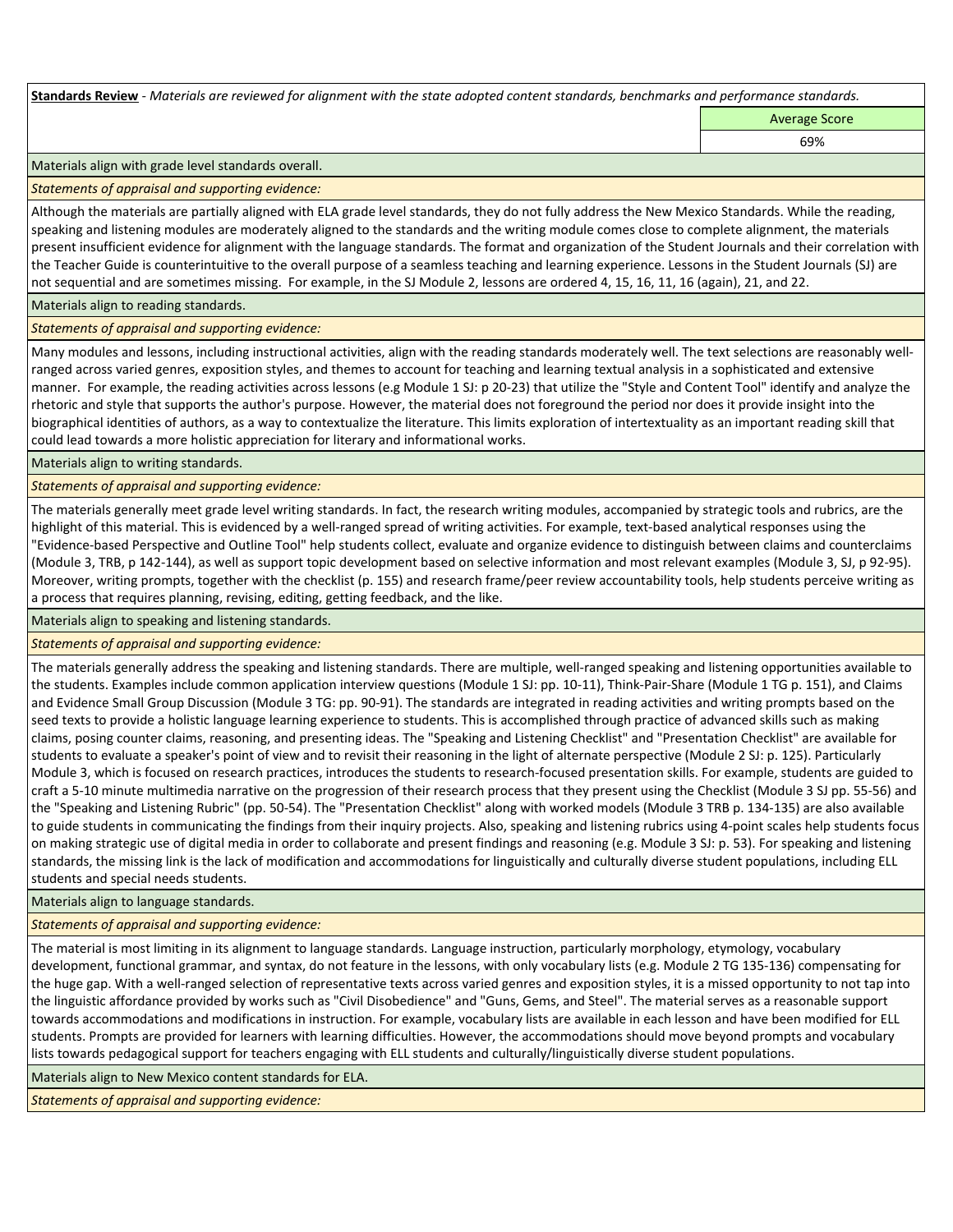The material does not align with the New Mexico Content Standards for ELA (NM B1, NM B2, NM C1, NM C2). Although the material includes British texts, such as "Julius Caesar", American texts, such as "A Streetcar Named Desire", Russian Literature - "The Overcoat", and immigrant voices in texts like "The Namesake", it lacks a sincere investment in the rigor and depth to engage with regional Native American texts, such as "Yellow Woman and a Beauty of the Spirit" and "A Daily Joy to be Alive." For example, textual analysis tools, such as the "Style and Content Tool" (Module 1 SJ: pp. 20-23), were not utilized for the local and regional texts. The use of this tool could provide a better understanding of local works, along with exposing students to cultural and historical experiences and provide pedagogical support to teachers new to the local culture. Also, texts from Hispanic literature are scant. In sum, the material presents insufficient evidence of pedagogical efforts towards teaching literary characteristics, stylistics, and syntax unique to the rich literature generated by New Mexico during the past decades.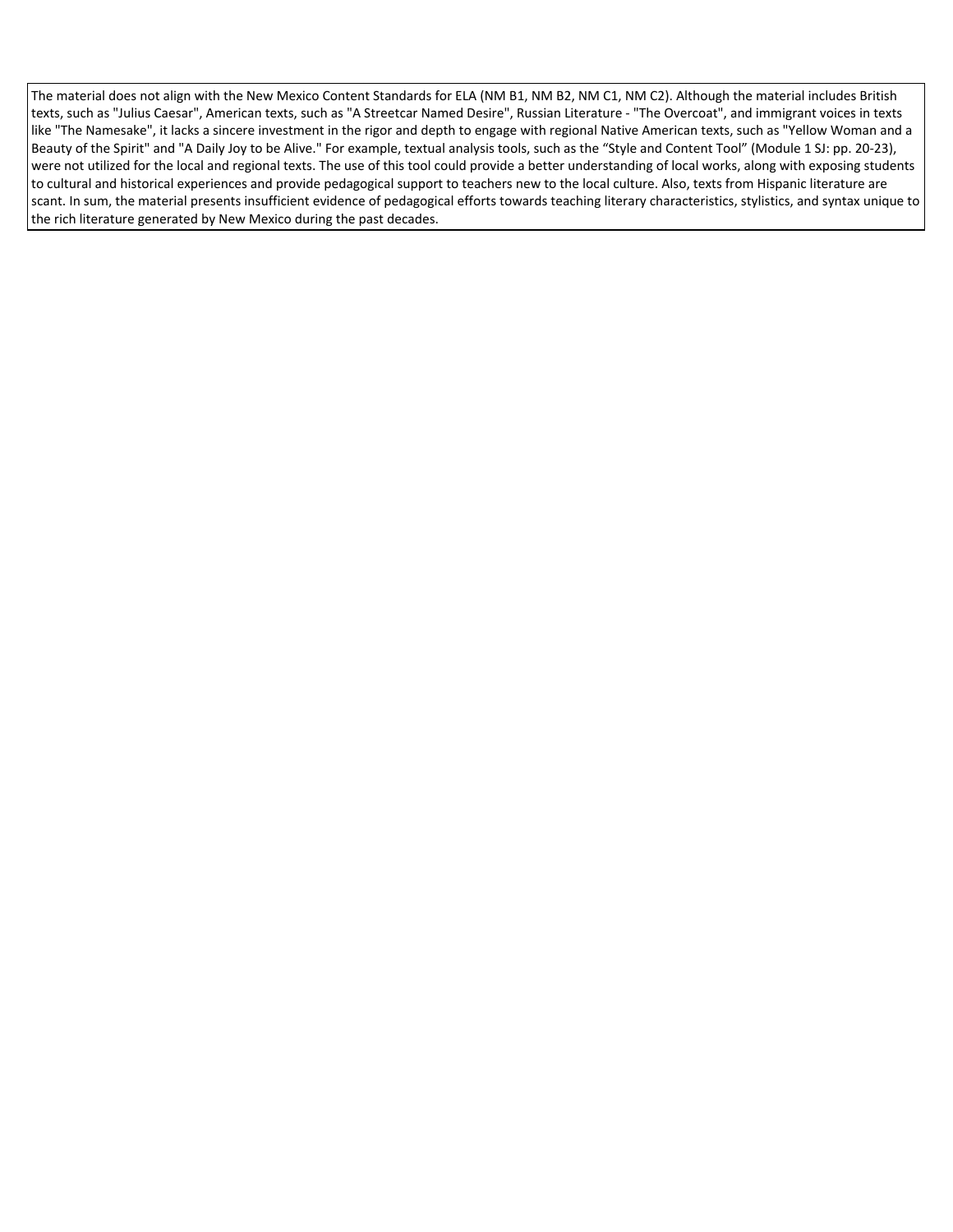**ELA Content Review** *- Materials are reviewed for relevant criteria pertaining to the support for teachers and students in the specific content area reviewed.*

Average Score

95%

Materials provide a selection and range of high-quality texts worthy of students' time and attention, exhibiting exceptional craft and thought and/or providing useful information.

*Statements of appraisal and supporting evidence:* 

The literary and informational texts provided in the four 12th grade *Paths to College and Career, English Language Arts* modules span multiple genres and authors. The variety of texts showcase many cultures, genders, and time periods. Literary works include classics, such as Shakespeare's "Julius Caesar" and Tennessee Williams's "A Streetcar Named Desire." Students are exposed to contemporary works, such as Jhumpa Lahiri's "The Namesake" and Karen Russell's "St. Lucy's Home for Girls Raised by Wolves." Seminal documents, like Dr. Martin Luther King Jr's "Letter from Birmingham Jail", are particularly worthy of students' time and attention as this text's events have impactfully changed the history of civil rights. Texts, including "Yellow Woman and a Beauty of the Spirit" by Leslie Marmon Silko and the poem "A Daily Joy to be Alive" by Jimmy Santiago Baca, engage students in a basic overview of New Mexico culture, while guiding them to explore the theme of identity, including their own, through culture, heritage, and language.

Questions in the materials are high-quality text-dependent and text-specific questions. The overwhelming majority of these questions are text-specific and draw student attention to the particulars in the text.

## *Statements of appraisal and supporting evidence:*

Questions utilized in the materials are both explicit and inferential. Text dependent questions provide accompanying page numbers for student reference. Questions are used to facilitate a deeper level of comprehension and to synthesize central ideas presented in one or multiple texts. For example, in the Teacher Guide, Module 1, pp. 49-54, Activity 3: Reading and Discussion, questions are framed in this way: "How does the description of Malcolm X on page 35 demonstrate his character at the beginning of his journey to Boston?" and "What does Malcolm X mean by saying that Mr. Ostrowski's advice was 'in his nature as an American white man' (p. 37)?" Found in all modules are "Reading and Discussion" activities that chunk complex texts and/or ideas. There is also an opportunity in Module 3 for students to write their own inquiry questions based on the ideas and themes brought to the surface during different text analyses.

Materials provide scaffolding and supports to enable students' learning of English language arts.

# *Statements of appraisal and supporting evidence:*

The materials provide a very basic scaffolding system to support students. Supports for ELL learners are scant. The majority of support for ELL learners comes in the form of chunking texts and providing students with vocabulary words and definitions to be copied into their Student Journals. Support during Reading and Discussion activities are framed like the following two examples from the Module 3, Teacher Guide: p. 77: Unit 1, Lesson 5: 1. "Differentiation Consideration: Consider posting or projecting the following guiding question to support students in their reading throughout the lesson: What does Diamond mean by 'proximate causation (p. 78)?" 2. "Differentiation Consideration: For additional support, consider providing students with copies of the Surfacing Issues Tool. See the 'Model Surfacing Issues Tool' for possible student responses." A Central Ideas Tracking Tool is found in the Module 1 Student Journal,on page 18. Other graphic organizers in the Student Journals are designed for students to collect relevant information needed to meet the standards and expectations found in the various types of assessments, such as the, 12.2 Performance Assessment Exit Slip, on page 161 in Module 2 Student Journal.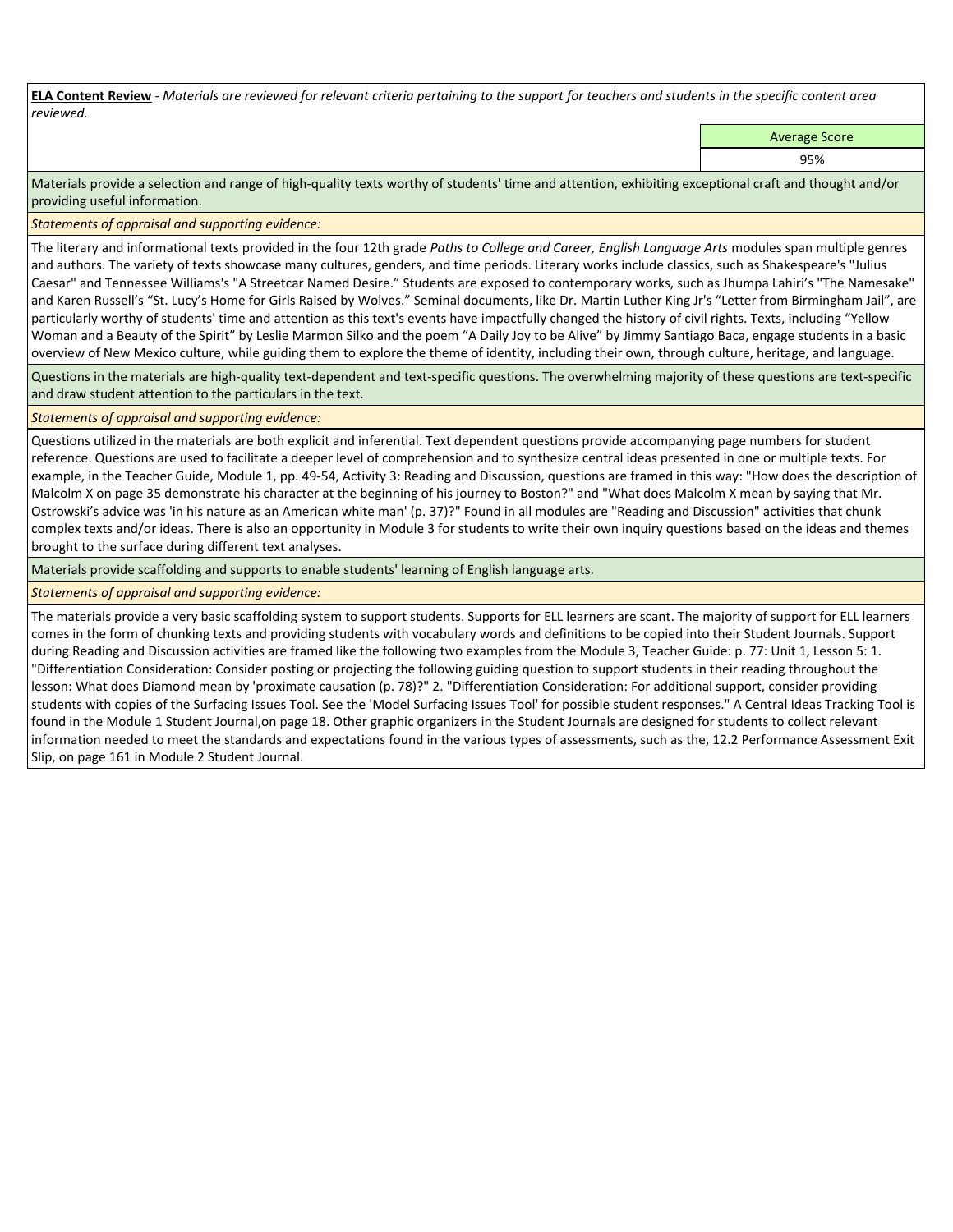**All Content Review** *- Materials are reviewed for relevant criteria pertaining to the support for teachers and students in the material regarding the progression of the standards, lesson structure, pacing, assessment, individual learners and cultural relevance.*

Average Score

62%

Materials are coherent and consistent with the high school standards that all students should study in order to be college and career ready.

*Statements of appraisal and supporting evidence:*

The literary and informational texts provided in the four 12th grade *Paths to College and Career, English Language Arts* modules include multiple genres and authors. The provided texts meet the standards appropriately. Other materials, such as graphic organizers, rubrics, checklists, and reference handouts, are provided in a consistent format allowing students to become adept at using them with each module they are studying. The activities found in the modules prepare students for the skills required in college including, independent thinking, reading and writing, independent research, presentations, peer reviews, and collegial collaboration (fishbowl, peer reviews, annotating text, creating discussion questions). Evidence of this can be seen in Module 2, TG p.x: Standards Assessed and Addressed - "Paths includes frequent and varied opportunities to assess student learning and track their progress toward...the standards. These assessments can and should be used for formative purposes". Educators also may choose to select specific assessments for determining student progress...including rubrics and other tools that give the teacher data that may drive instruction or serve as a summative assessment."

Materials are well designed and take into account effective lesson structure and pacing.

*Statements of appraisal and supporting evidence:*

Each Module provides teachers with a Curriculum Map, a list of the Module-Specific Assessed CCSS, Mid and End-of-Unit assessments, a Module Performance Assessment, Module-at-a-Glance Calendars, an Introduction to each lesson and how it is connected to preceding and proceeding lessons, and an Agenda to be presented to students before each lesson. Each Unit within the Module supports the criterion that are outlined in the Curriculum Map. Lessons build on each other and concepts are revisited in order to allow for mastery of a Standard or a cohort of standards.

Lessons provide an introduction, the standards within the lesson, the assessment students are working towards, vocabulary, agenda/overview, materials needed, and a Learning Sequence. Each unit has several activities for students to engage with in order to meet one or multiple standards. Activities include independent learning, partner learning, and small group or whole group learning. An example of this can be seen in the Module 1, TG, p.169: Activity 2: Homework Accountability - "Instruct students to talk in pairs about the discussion questions they developed for homework, specifically analyzing how individuals, ideas, and events interact and are developed." Further evidence includes such as seen in the Module 2 Teacher Guide, p.9, Lesson 2: "In Lesson 2, students participate in a fishbowl conversation in which a representative from each group discusses each of the Performance Assessment prompts from the point of view of the group's assigned author or character."

Student Journals for each Module are hard to navigate and are frequently missing the lesson which correlates with the activities designated in the Teacher Edition; thus, relying on the teacher to have students "listen" to instructions rather than providing a reference for students to refer to as they complete, or engage in, a lesson within a small group or independently.

Materials support teacher planning, learning, and understanding of the standards.

*Statements of appraisal and supporting evidence:*

Each activity within a lesson has scripted instructions for teachers to follow. For example, Supporting Evidence: Module 2, Unit 1, Lesson 8 TG, pg.100: Activity 4 Quick Write - "Instruct students to look at their annotations to find evidence. Ask students to use this lesson's vocabulary wherever possible in their written responses. Remind students to use the Short Response Rubric and Checklist to guide their written responses."

Facilitation for comprehension and application of the standards is apparent in most activities. This is often Indicated with an "i" (information), where the standard is given within an explanation of how it is being taught or addressed in a particular activity. Evidence of this can be seen in Module 2, Unit 1, Lesson 8 TG, pg.101: Activity 5 Closing - "Consider drawing students' attention to their application of standard L.11-12.4.c through the process of determining word meanings by consulting reference materials."

The design of the materials make assumptions that students are adept at deciphering and applying the language designated in the CCSS.

Materials offer teachers resources and tools to collect ongoing data about student progress on the standards.

*Statements of appraisal and supporting evidence:*

Graphic organizers in Student Journals, Mid-Unit Assessments, and End of Unit Assessments offer teachers the tools to collect ongoing data about student progress on the standards. There is no formal data collection tool or support in place within the curriculum. Teachers are left to navigate data collection in their own manner. Evidence of this is found in Module 1 Student Journal, p.70: Central Ideas Tracking Tool on page 11, "Text-Focused Questions" and in Module 1's Student Journal, page 12: 12.1.1 Mid-Unit Assessment.

Materials support effective use of technology to enhance student learning. Digital materials are accessible and available in multiple platforms.

*Statements of appraisal and supporting evidence:*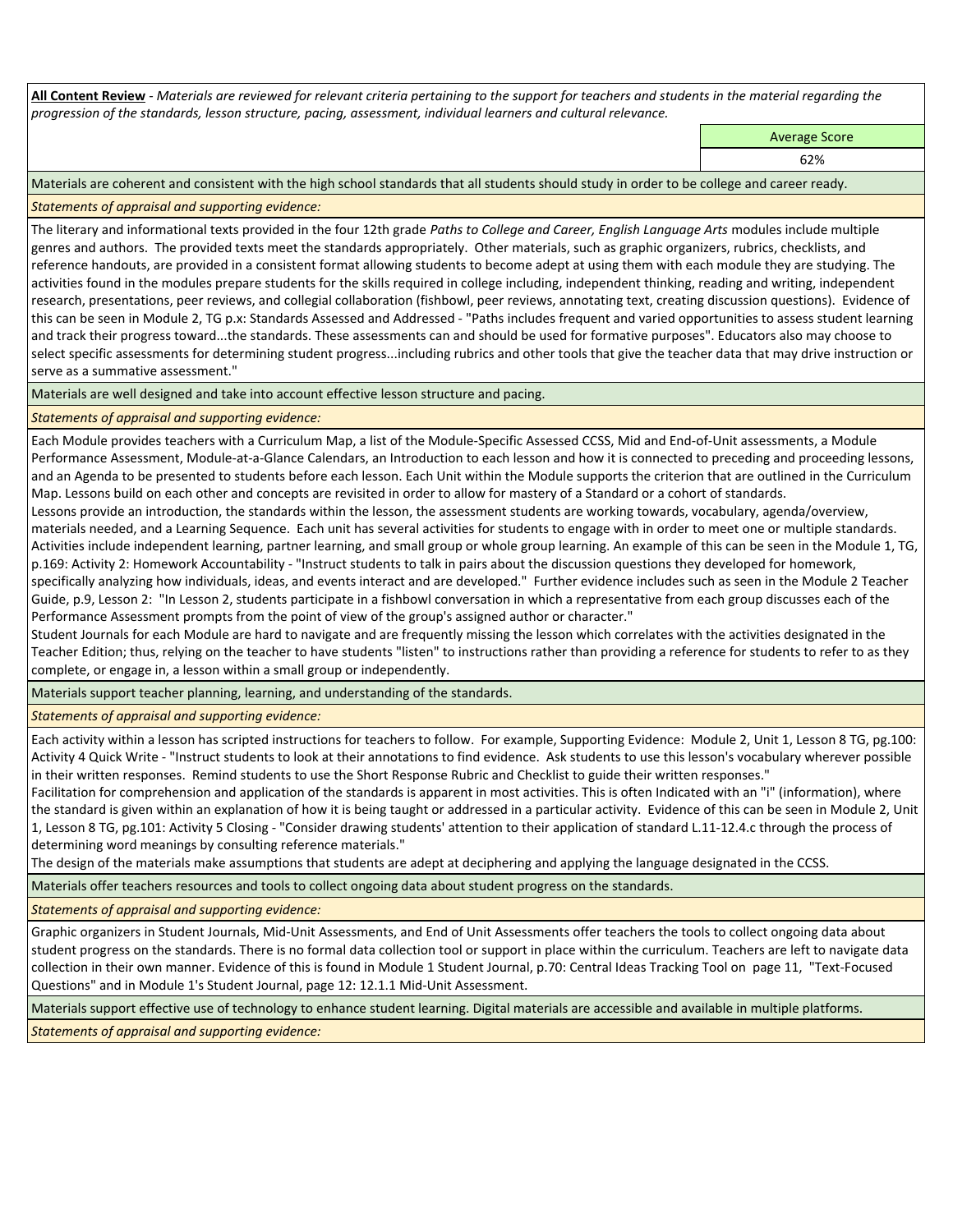Specific websites accompanying the lessons are listed at the beginning of some units. A multimedia journal is referenced throughout all Modules, but the description/format of this multimedia journal is not evident. Students watch *A Streetcar Named Desire* directed by Elia Kazan and record directorial and cinematic choices into a physical (not digital) journal. Students are encouraged to post assignments online in a "writing community", but technology and digital materials do not come across as a high priority. Evidence of this is found in the TRB, Module 4, Lesson 12 pp. 19-20: A Streetcar Named Desire Film Viewing Tool - "Use this tool (graphic organizer) to record your observations about Elia Kazan's directorial choices in the film, *A Streetcar Named Desire*. What do you notice about the characters, setting/set design, and cinematic choices the director makes in the film?". Other uses of technology are found in the format of Google Docs, as a way for students to work collaboratively on the writing process. The example shows students are to use the commentary function for "peer reviews". Evidence of this is found in the Student Journal, Module 3, pp. 121-129: "Sample Student Research-Based Argument Paper with Revisions: What Are the Best Ways for Developing Nations to Increase Economic Prosperity?" This task has the accompanying 'Peer Review Tool' on page 130. The last mention of technology comes from Module 3, where students are independently conducting a research project preceded by the tasks that accompany this process.

Materials can be easily customized for individual learners.

*Statements of appraisal and supporting evidence:* 

There are "Differentiation Considerations" and "High Performance" options provided within some of the activities, as seen in the Teacher Edition Modules. Evidence of this can be seen in Module 2, Unit 1, Lesson 13 TG, pg. 152: Activity 4: Quick Write Differentiation Consideration: "If students need additional support in developing their discussion questions, distribute and review the Text-Focused Questions Handout." Options to assess students with disabilities (SWD), or customize lessons to meet the accommodations for SWD, are not available and could only be done as annotations *directly* in the physical materials by hand.

Materials give all students extensive opportunities and support to explore key concepts.

*Statements of appraisal and supporting evidence:*

The materials give students opportunities and support to explore key concepts, but not extensively. Evidence of this can be seen in Module 4, TG, Unit 1, Lesson 13, pgs. 141-142: Reading and Discussion, such as "Differentiation Consideration: "If students struggle, consider posing the following scaffolding question: How do lines 1–3 and the title relate to the rest of the poem?"

Materials take into account cultural perspectives.

*Statements of appraisal and supporting evidence:*

Texts, such as "A Daily Joy to Be Alive" by Jimmy Santiago Baca and "Yellow Woman and a Beauty of the Spirit" by Leslie Marmon Silko, take cultural perspectives into account in a limited, broadstroke manner. Evidence of this can be seen in Module 2, TRB pg.176, Model 12.2 Performance Assessment Exit Slip : "Explain an important new insight you learned from discussing the prompts from the perspective of your assigned specific author/character. How did perspectives presented by your peers during discussion affect your understanding of the module texts?"

Materials include a culturally responsive lens.

*Statements of appraisal and supporting evidence:*

There is little instructional material that has students engage in learning through a culturally responsive lens. Examples of these materials are the poem "A Daily Joy to Be Alive" by Jimmy Santiago Baca and "Yellow Woman and a Beauty of the Spirit" by Leslie Marmon Silko. These two texts have students explore Native American and Chicano "identity" themes. Lessons that follow have students investigate their own identity in the format of addressing Common College Prompts, such as seen in the Module 1 TRB: p.10: Common Application Prompts - "Recount an incident or time when you experienced a failure. What prompted you to act? Would you make the same decision again?" and "Reflect on a time when you challenged a belief or idea. What prompted you to act? Would you make the same decision again?" Unfortunately, the lack of materials utilized to explore various cultural lenses would inhibit an important skill students need to develop to be successful in a global society.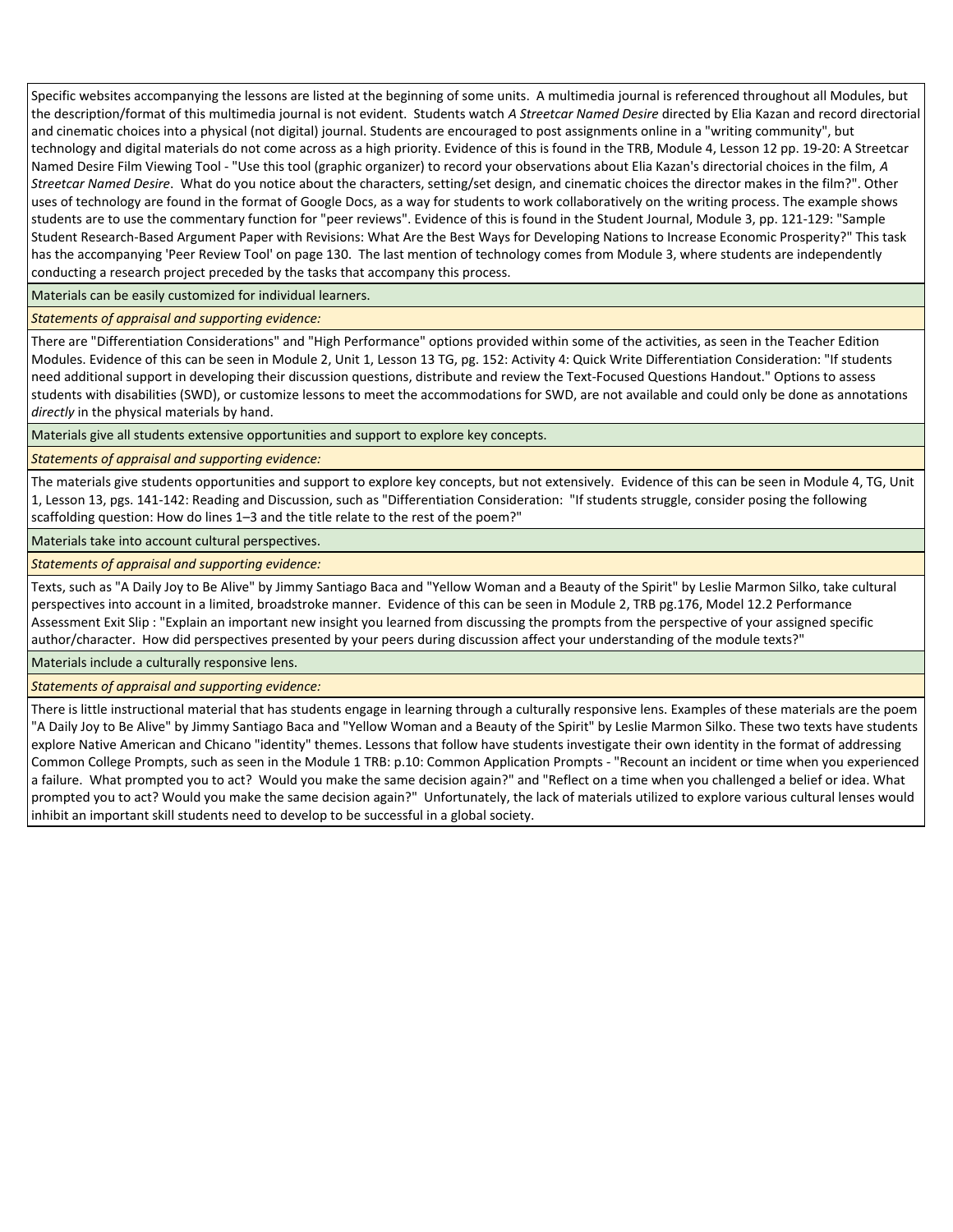**Reviewers' Professional Summation** *- These materials are reviewed by Level II and Level III educators from across New Mexico. The reviewers have brought their knowledge, experience and expertise into the review of these materials. They offer here their individual summary of the material as a whole.*

Reviewer #: 48 *Background and experience:* Ph.D in Education Sciences (USA) \*Masters in Educational Research (UK) \*Masters in English Linguistics (UK) Level 3A Teaching License Experience: Teaching ELA at High School-12th grade (2 yrs); University Faculty in M.Ed. program (6 yrs); Project Head, Edu Research (2 yrs) *Professional summary of material: Paths to College and Career in English Language Arts* requires further thought and development. At this point, this curriculum cannot be recommended. Despite having a reasonably good spread of solid and engaging text selections that lend themselves to effective teaching and learning opportunities in ELA, the material considerably falls short in addressing Language Standards and New Mexico Standards. Technological affordances have not been utilized to make the learning process engaging and gratifying for the new age learners. My biggest concern is that the accommodations and modifications provided in the material are sparse and disregard the presence of integrated pedagogical approaches for culturally and linguistically

diverse student populations, including ELLs and students with IEPs.

In terms of alignment with standards of Reading, Writing, and Speaking & Listening, the curriculum fares moderately well. The highlight of this material is a module dedicated to inquiry and research practice (Module 3) where the text-based guided inquiry process comes across as inclusive, interdisciplinary, and rigorous. The module stands out as an example where pedagogy in the four language skills comes together in a purposeful manner.

In terms of deficiencies, the curriculum misses out on instructional material focused on language development including morphology, etymology, vocabulary, and syntax. There is little to no attention given to New Mexico standards and a few local/regional text selections are included without sincere efforts to design the curriculum for exposure to common literary characteristics, stylistics, and syntax unique to the rich literature generated by New Mexico. Moreover, any reference to 'technology' comes across as cosmetic, since the material fails to take advantage of the interactive abilities afforded by technology, especially in the current global situation where teaching will exclusively or partially move to online platforms.

| Reviewer#:                                                                                        | 49 |  |  |  |  |
|---------------------------------------------------------------------------------------------------|----|--|--|--|--|
| <b>Background and experience:</b>                                                                 |    |  |  |  |  |
| Bachelor's degree                                                                                 |    |  |  |  |  |
| Level 2 teaching license                                                                          |    |  |  |  |  |
| Highly qualified in ELA at the middle level and secondary level, endorsed in Business and Reading |    |  |  |  |  |
| Seven years teaching ELA at the 6th grade level                                                   |    |  |  |  |  |
|                                                                                                   |    |  |  |  |  |
|                                                                                                   |    |  |  |  |  |
| <b>Professional summary of material:</b>                                                          |    |  |  |  |  |
| One year teaching ELA at the 7th grade level<br>One year teaching ELA at the high school level    |    |  |  |  |  |

Paths to college and Career English Language Arts has serviceable intentions, but mediocre materials. I do not recommend this curriculum.

The chosen texts are of sound substance, but overall the lessons and the student journal have significant deficiencies. There are many missed opportunities in regards to cultural diversity. Reading and analyzing culturally diverse texts is not integrating community, traditions, or personal experiences. Students learn when they can personally relate to texts and materials. There are minimal and missed opportunities within this curriculum to integrate cultural lessons and activities. The vocabulary activities consist only of copying vocabulary words and definitions into a vocabulary journal. Evidence of grammar content is little to none. There is some mention of "technology", such as listed websites, a multimedia journal, and suggestions of uploading drafts, but that is the extent of integrating technology. There is an online version of the curriculum with no interactive components. This curriculum does not meet 21st century expectations.

For ELL, special needs, and below proficiency students, there is very limited help. Suggestions are very basic, such as "pause frequently when reading", "consider posting or projecting guiding questions", and "provide students with definitions". These suggestions are practices made in classrooms everyday for all students. There are a few suggestions throughout the Modules for High Performance students.

| Reviewer #:                       | r o<br>οu |
|-----------------------------------|-----------|
| <b>Background and experience:</b> |           |